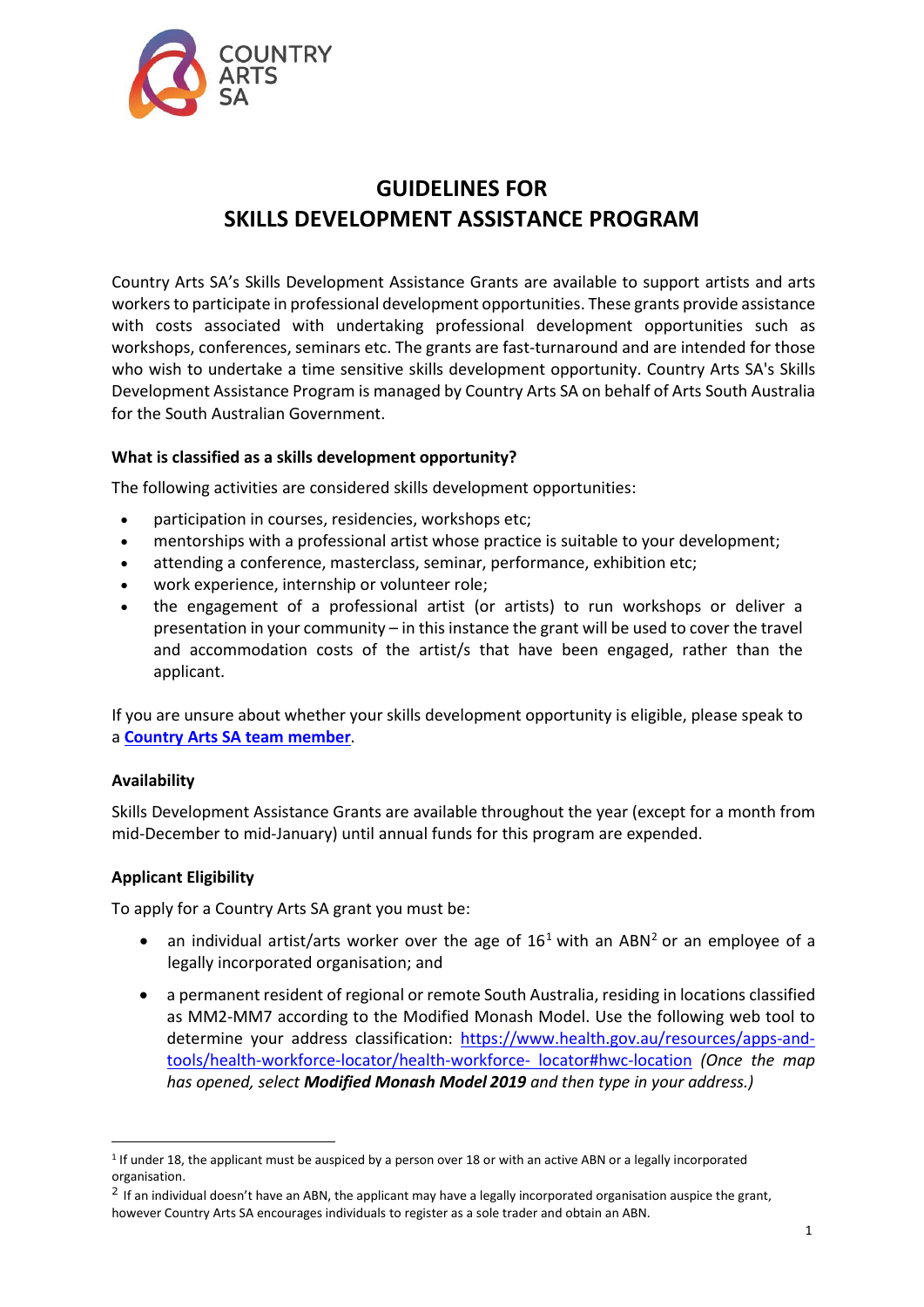

# **Not Eligible to Apply**

You are not eligible to apply for a Skills Development Assistance grant if you are:

- an individual under 16 years of age
- an unincorporated organisation or group not auspiced by an organisation that meets the eligibility criteria
- a for profit company
- a partnership or trust
- an organisation or individual based outside of regional or remote Australia (MM2-MM7)
- an Australian Government or state government entity (except for schools in very remote areas (MM 7))
- an individual or organisation with an overdue Country Arts SA grant acquittal.

#### **Eligible Expenditure**

Skills Development Assistance Grant monies may only be spent on:

- Skills Development costs Fees for workshops, masterclasses, conferences, seminars, shows, mentors etc
- Travel costs Flights, bus, train or tram fares, fuel, taxis (or ride share) fares
- Accommodation Up to \$130.00 per night

Applicants are required to include receipts for expenditure when the grant is acquitted.

#### **Amount**

Up to \$1500 per application.

The applicant is expected to cover any additional costs associated with participating in the professional development opportunity through their own contributions or other funding sources.

#### **Making an Application**

- 1. Discuss your skills development opportunity with a **[Country Arts SA team member](https://www.countryarts.org.au/grants/grants-contacts/)** prior to commencing the application. Staff are located within various communities around South Australia and can quickly advise if you and your idea/opportunity are eligible for a Country Arts SA Skills Development Assistance grant.
- 2. View the application form in Smarty Grants via the link on the **[Country Arts SA website](https://www.countryarts.org.au/grants/grants/skills-development-grant-country-arts-sa/)** to see what is required (including what support materials you'll need).
- 3. Organise support materials (see below for more details).
- 4. Commence application and contact a **[Country Arts SA team member](https://www.countryarts.org.au/grants/grants-contacts/)** for guidance and advice as you need it throughout the application process.
- 5. Submit the application at least 10 working days before the activity commences.

#### **Support Material**

If the application is for yourself:

• Artist CV (no more than 2 pages)